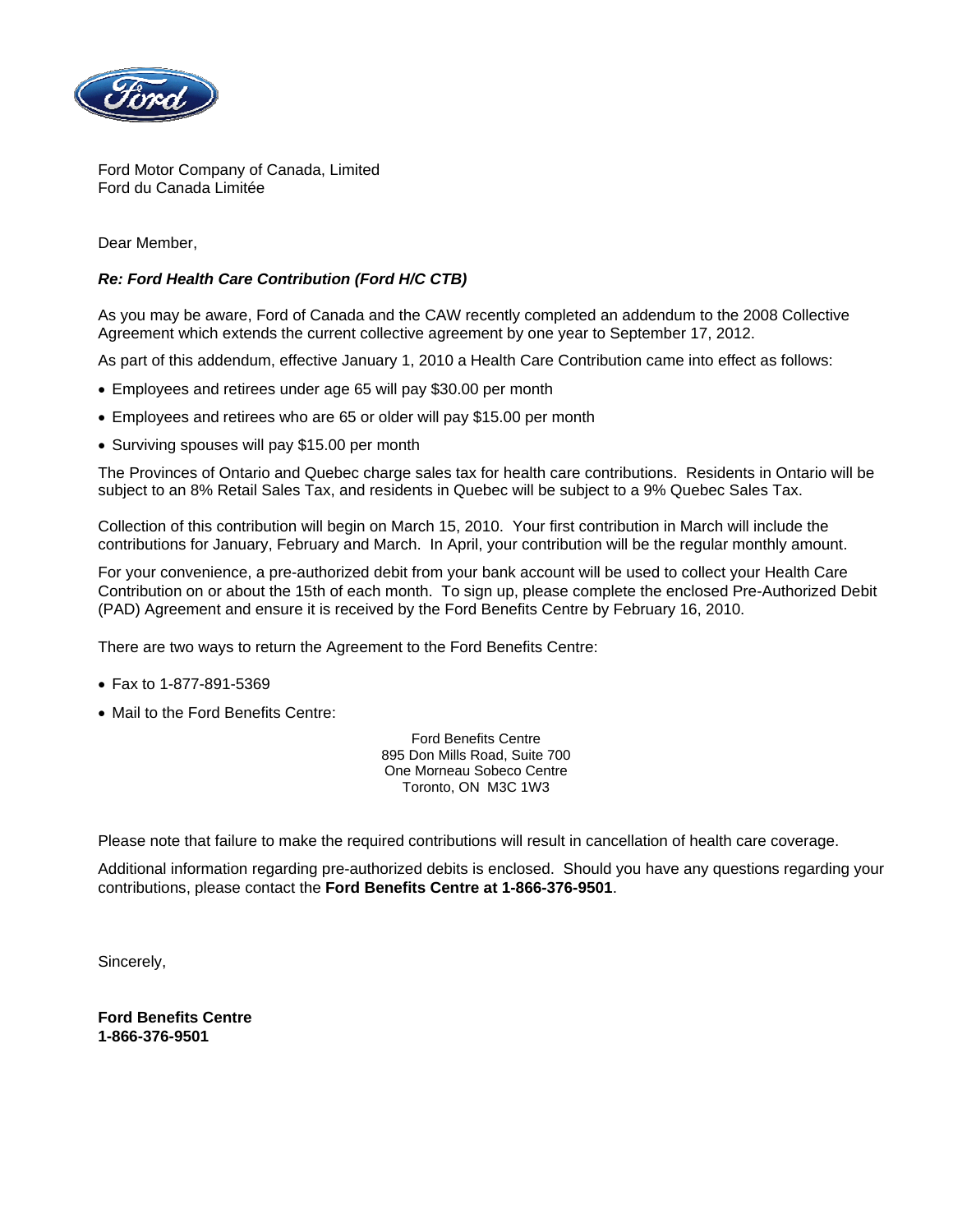## **Pre-Authorized Debit (PAD) Agreement**

I/we authorize the Ford Benefits Centre to begin deductions for monthly regular recurring payments and/or one-time payments from time to time, for payment of all charges arising under my/our Ford Benefits Centre account(s). The regular monthly payments for the full amount indicated on this form will be debited from my/our specified account on the 15<sup>th</sup> day of each month.

I/we will notify the Ford Benefits Centre promptly in writing if I/we move the account from one bank or branch to another, or if there are any other changes in the account.

I/we may revoke this authorization at any time, subject to providing notice to the Ford Benefits Centre. This notification must be received at least fifteen (15) business days before the next debit is scheduled at the address below. I/we understand that if we cancel this authorization, it does not mean that our contract obligations to the Ford Benefits Centre have ended. To obtain a sample cancellation form, or for more information on your right to cancel a PAD agreement visit www.cdnpay.ca.

I/we are authorized to sign on behalf of the account listed on this form.

Please note that failure to make the required contributions will result in cancellation of health care coverage.

| <b>Customer Information</b> |                      |              |  |  |  |  |  |
|-----------------------------|----------------------|--------------|--|--|--|--|--|
| Name:                       |                      |              |  |  |  |  |  |
| <b>Company Name:</b>        |                      |              |  |  |  |  |  |
| <b>Employee Number:</b>     |                      |              |  |  |  |  |  |
| <b>Mailing Address:</b>     |                      |              |  |  |  |  |  |
| City:                       | <b>Province:</b>     |              |  |  |  |  |  |
| <b>Postal Code:</b>         | <b>Telephone No:</b> |              |  |  |  |  |  |
| These services are for:     | Personal $\boxtimes$ | Business use |  |  |  |  |  |

| Pre-Authorized Debit (PAD) details (please print clearly inside the boxes with black ink) |                      |  |  |  |  |  |
|-------------------------------------------------------------------------------------------|----------------------|--|--|--|--|--|
| <b>Financial Institution:</b>                                                             |                      |  |  |  |  |  |
| <b>Branch Address:</b>                                                                    |                      |  |  |  |  |  |
| City:                                                                                     | <b>Province:</b>     |  |  |  |  |  |
| <b>Postal Code:</b>                                                                       | <b>Telephone No:</b> |  |  |  |  |  |
| <b>Debit Amount:</b>                                                                      |                      |  |  |  |  |  |
| Transit Number: (5 digits)                                                                |                      |  |  |  |  |  |
| Financial Institution Number: (3 digits)                                                  |                      |  |  |  |  |  |
| <b>Account Number:</b><br>(no spaces or dashes)                                           |                      |  |  |  |  |  |

|   | Signature | <b>Date Signed</b> |
|---|-----------|--------------------|
| e |           |                    |
|   | Signature | <b>Date Signed</b> |

*(for a joint account, all depositors must sign)*

I/we understand that I/we have certain recourse rights if any debit does not comply with this agreement. For example, I/we understand that I/we have the right to receive reimbursement for any debit that is not authorized or is not consistent with this PAD agreement. To obtain more information on recourse rights, contact a financial institution or visit www.cdnpay.ca.

When the form is complete, mail or fax to: Ford Benefits Centre 895 Don Mills Road, Suite 700 One Morneau Sobeco Centre Toronto, ON M3C 1W3 Telephone: 1-866-376-9501 Fax: 1-877-891-5369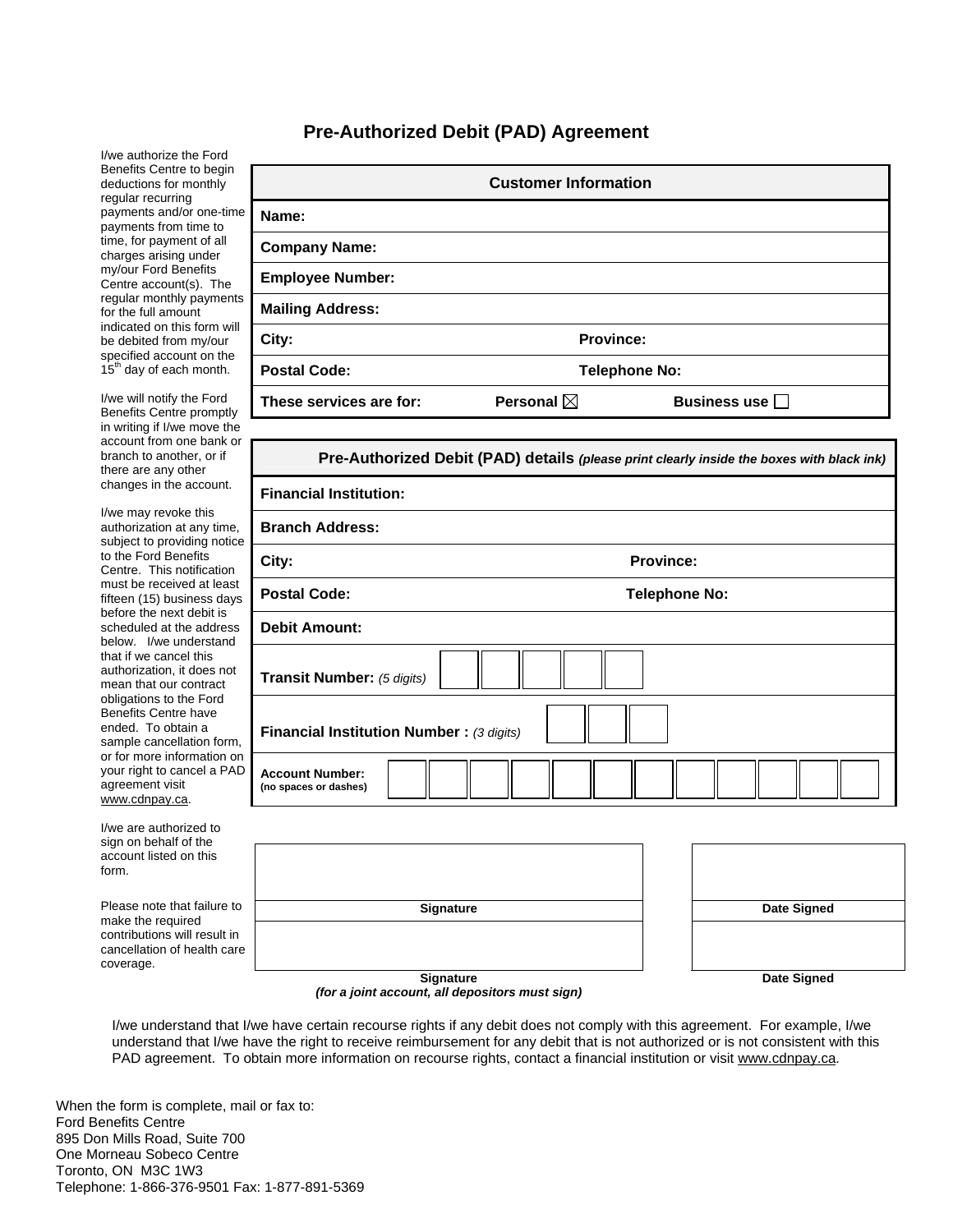# **Hourly and Salaried Bargaining Unit Health Care Contribution Frequently Asked Questions**

## **1. How does Pre-Authorized Debit work?**

Upon receipt of the enclosed Pre-Authorized Debit (PAD) Agreement, the Ford Benefits Centre (Morneau Sobeco) will electronically transfer your monthly contribution from the chequing or savings account you identify for payment of your negotiated Health Care Contribution. This automatic debit transaction will happen on the 15th day of each month.

### **2. What information do I need to complete the Pre-Authorized Debit Agreement?**

Please complete your financial institution details requested on the form. A void cheque is not required. The diagram below shows you how to read the transit number, financial institution and account number on your cheque. Please fill this information in the boxes indicated on the form. To ensure that the information you write on the form is read properly, it is important to write clearly within the boxes and in black, permanent ink (do not use pencils or gel pens). Please do not write outside the boxes on the form. The transit number, financial institution number, and account number is the only information from your cheque that is required on the form. The cheque number is not required on the form. Do not include dashes or spaces in the account number on the form.



#### **3. How will this contribution appear on my personal bank statement?**

Depending on your financial institution, you may be able to see the contribution appear on your bank statement abbreviated as Ford H/C CTB.

## **4. What will happen if I miss the date to sign up?**

If we receive your Pre-Authorized Debit (PAD) Agreement by February 16th, your contribution will begin March 15th. If you miss the February 16th sign up date, please send your form in by March 1st to have your contribution start on April 15th. The April 15th contribution will include the contributions for January, February, March and April.

#### **5. How will I know that the Ford Benefit Centre received my Pre- Authorized Debit (PAD) Agreement and the necessary Health Care Contributions will be deducted from my account?**

If we do not receive any information from you by March 1st, we will contact you.